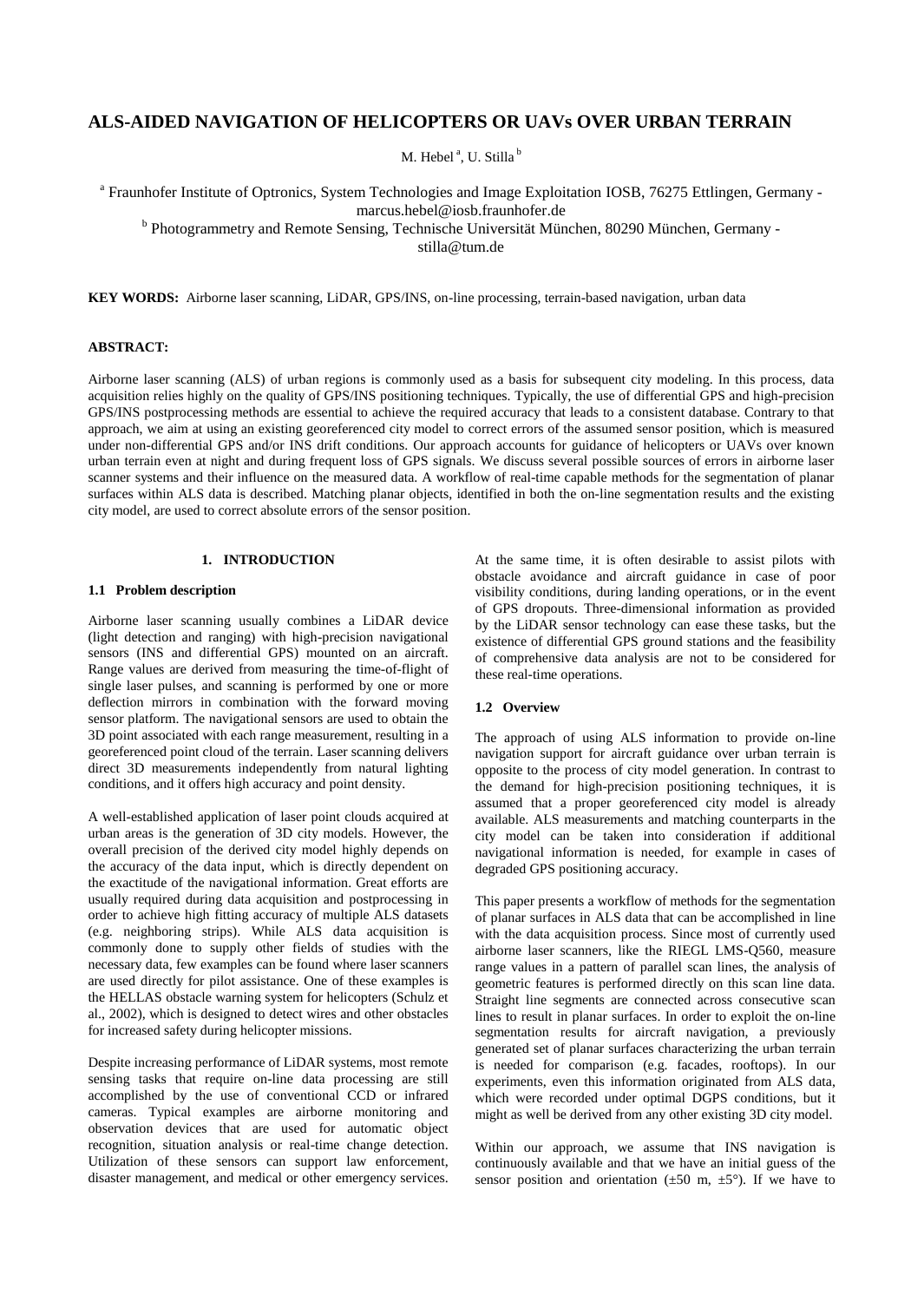navigate through GPS dropouts, the positioning accuracy will degrade because of INS drift effects, but we can assume that the measured ALS data are still roughly aligned to the stored information. In addition to their position in 3D space, features like size and normal direction are assigned to all segmented planar patches, thus it is comparatively easy to find corresponding objects in the database. We use this information to achieve precise alignment between the measured ALS data and the existing city model, which finally enables us to correct the presumed sensor position.

# **1.3 Related work**

In recent years, airborne laser scanning systems have been explored by various scientists from different points of view. The complexity of ALS data acquisition leads to a number of potential error sources. Schenk (2001) and Filin (2003) address this problem and categorize different influences that should be considered. In addition to varying exactness of the navigational information sources, several systematic effects can lead to reduced point positioning accuracy. Exemplary limiting factors are scanning precision and range resolution of the specific laser scanning device. Other negative effects can be introduced by inaccurate synchronization of the system components. Considerable discrepancies are caused by mounting errors or disregarded lever arms (displacements between laser scanner, INS, and GPS antenna). Skaloud and Lichti (2006) approached this problem with a rigorous method to estimate the system calibration parameters such that 3D points representing a plane are conditioned to show best possible planarity. In order to use ALS within the scope of aircraft navigation, we suppose that the sensor system has been calibrated beforehand.

Some procedures described in this paper are concerned with the segmentation of point clouds into planar surfaces. Many different methods regarding this topic can be found in literature. Some authors are interested in detecting even more kinds of objects like spheres, cylinders, or cones. Rabbani et al. (2007) describe two methods for registration of point clouds, in which they fit models to the data by analyzing least squares quality measures. Vosselman et al. (2004) use a 3D Hough transform to recognize structures in point clouds. Filin & Pfeifer (2006) propose a segmentation method that is based on cluster analysis in a feature space. The RANSAC algorithm (Fischler & Bolles, 1981) has several advantages to utilize in the shape extraction problem (Schnabel et al., 2006). We apply a RANSAC-based robust estimation technique to fit straight line segments to the scan line data. In a similar manner, a modified version of this method is used to identify locally planar patches in the model data. The amount of outliers lets us distinguish between buildings and irregularly shaped objects like trees. Fundamental ideas on fast segmentation of range data into planar regions based on scan line analysis have been published by Jiang and Bunke (1994). Their algorithm divides each row of a range image into straight line segments which are combined in a region growing process. Despite the fact that we are considering continuously recorded scan lines instead of range images, we basically follow this approach during the on-line data analysis.

Several existing concepts of terrain-based navigation for aerial vehicles can be found, e.g. image based navigation (IBN), terrain-following radar (TFR), or terrain contour matching (TERCOM). Other than these methods, laser scanning is a comparatively new technique. Toth et al. (2008) propose the use of LiDAR for terrain navigation, as it provides distinct 3D measurements that can easily be used for exact comparison to

previously recorded data. In their concept, the iterative-closestpoint algorithm (Besl & McKay, 1992) is chosen for surface matching. Instead of an ICP approach, we identify matching planar objects with regard to several geometric features (i.e. position, principal components, normal direction). Similar methods have demonstrated high performance for markerless TLS registration (Brenner et al., 2008). The problem of determining the transformation parameters is transferred to a system of linear equations that can be solved immediately.

#### **2. EXPERIMENTAL SETUP**

Data used for this study were collected during field campaigns in 2008 and 2009, using the equipment that is briefly described in this section. A more thorough description of the sensor system can be found in (Schatz, 2008).

### **2.1 Sensor carrier**

The sensors described below have been attached to a helicopter of type Bell UH-1D (Figure 1). Laser scanner and IMU are mounted on a common sensor platform at the side of the helicopter, which can be tilted to allow different perspectives, i.e. nadir or oblique view. In an operational system, the pilot must be able to react to upcoming dangers, e.g. during degraded visibility conditions. Therefore, an obliquely forward-looking sensor configuration was used in our experiments. The lever arms of the components in the system are known, and the correct bore-sight angles have been determined. Calibration of these parameters is not topic of this paper, suitable methods can be found in (Skaloud & Lichti, 2006).



Figure 1. Sensor carrier and sensor configuration.

#### **2.2 Laser Scanner**

The RIEGL LMS-Q560 (2006) laser scanner makes use of the time-of-flight distance measurement principle with a pulse repetition rate of 100 kHz. Opto-mechanical beam scanning provides single scan lines, where each measured distance can be georeferenced according to position and orientation of the sensor. Waveform analysis can contribute intensity and pulsewidth as additional features, but since we are mainly interested in fast acquisition and on-line processing of range measurements, we neglect full waveform analysis throughout this paper. Range  $d$  under scan angle  $\alpha$  (Figure 1) is estimated corresponding to the first significant echo pulse as it can be found by constant fraction discrimination. Typically, each scan line covers a field of view of 60° with 1000 range measurements  $(d, \alpha)$  that can be converted to 2D Cartesian coordinates (Figure 6). Navigational data are synchronously assigned to these range measurements for direct georeferencing.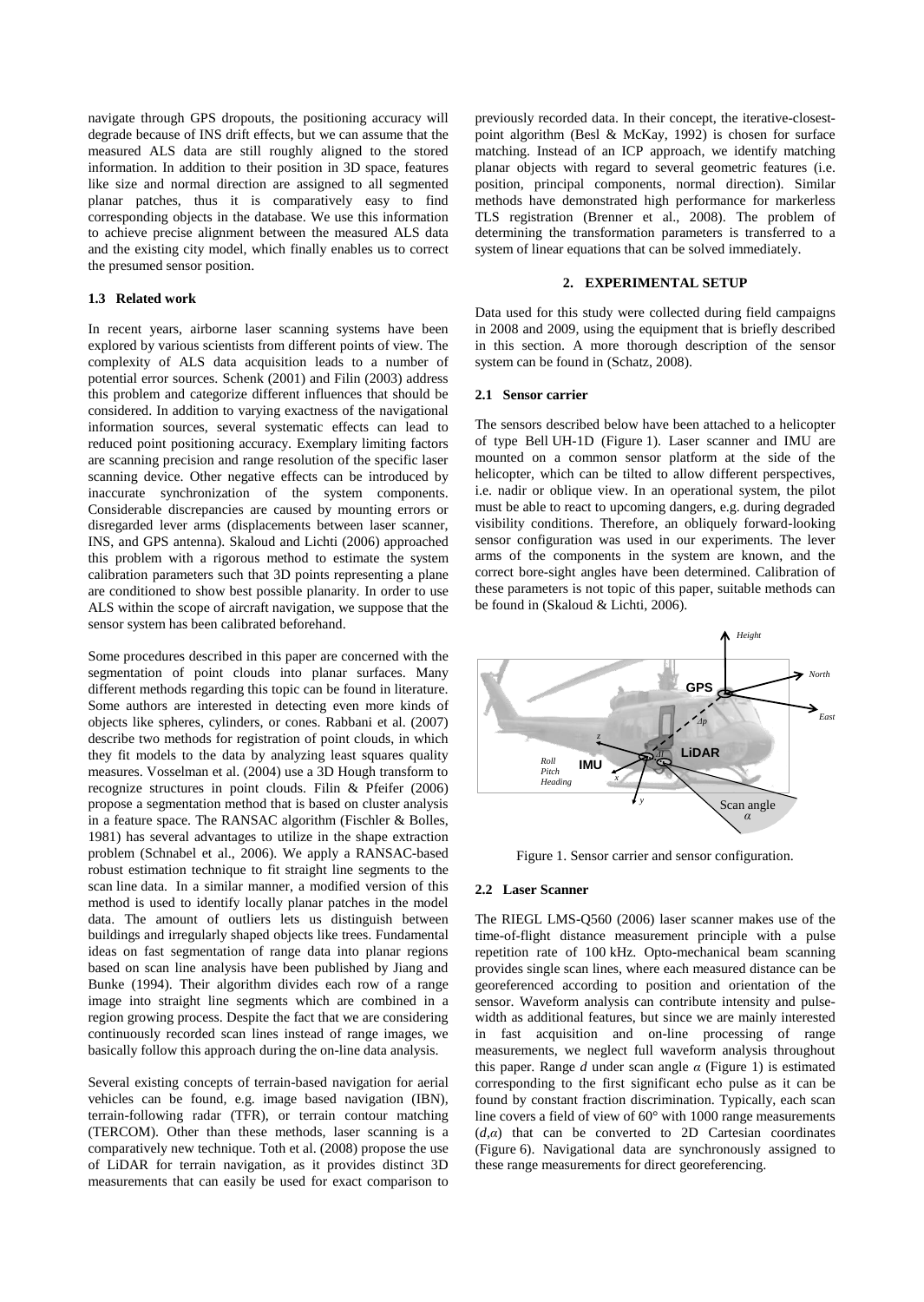# **2.3 Navigational sensor system**

The Applanix POS AV 410 comprises a GPS receiver and a gyro-based inertial measurement unit (IMU), which is the core element of the inertial navigation system (INS). The GPS data are used for drift compensation and absolute georeferencing, whereas the IMU determines accelerations with high precision. These data are transferred to the position and orientation computing system (PCS), where they are fused by a Kalman filter, resulting in position and orientation estimates for the sensor platform. In addition to the real-time navigation solution, specialized software can be used for accurate postprocessing of the recorded navigational data. Applanix POSPac MMS incorporates the use of multiple DGPS reference stations and the import of precise GPS ephemeris information. We consider this corrected navigation solution while generating an optimal database of the urban terrain.

# **3. USED METHODS AND DATA PROCESSING**

In this chapter, we distinguish two different operating modes of ALS data acquisition and processing. First, we assume that we have optimal settings for creation of an adequate database: the relevant urban area can be scanned several times from multiple aspects with a calibrated sensor, and data can be processed and optimized off-line. During this stage, we can resort to own differential GPS base stations or use according information, e.g. provided by the "Satellite Positioning Service of the German State Survey" (SAPOS). Under these conditions, the absolute measurement accuracy of an ALS system is typically in the order of one decimeter (Rieger, 2008).



Figure 2. Horizontal cross-section of a building in overlapping point clouds: (a) after INS/DGPS postprocessing, (b) using the real-time navigation solution.

In the second mode of ALS operation, the data is used for online navigation updates during helicopter missions. At this time, we expect non-differential GPS conditions, GPS dropouts, and loss of data points due to smoke, fog, or other negative influences. Figure 2 shows the accuracy that can be obtained in the different operating modes. ALS data in this example were acquired at a skew angle of 45 degree (forward-looking). The helicopter approached the same urban area from six different directions, and the resulting 3D points were combined into a single point cloud. Both illustrations depict the aggregated data within the horizontal cross-section of a building in the overlap area. Best accuracy as shown in Figure 2a results from a global optimization of the navigational data with the Applanix postprocessing software POSPac. In this example, the data of six DGPS ground stations were taken into account. Compared with this accuracy, discrepancies of several meters can occur if the real-time navigation solution is used (Figure 2b). This situation will even get worse in case of GPS dropouts, depending on the quality of the IMU.

# <span id="page-2-0"></span>**3.1 Automatic generation of an adequate database**

The intended utilization of LiDAR sensors for aircraft guidance does not require a highly detailed GIS. We limit the creation of a database to the extraction of planar patches in multi-aspect ALS point clouds of the relevant urban area. As mentioned before, these data should be collected under optimal conditions (Figure 2a). The combined complete 3D point cloud contains information concerning all facades and rooftops of buildings. A workflow of off-line processing methods is used to filter points and extract most of the planar objects. The respective flowchart is illustrated in Figure 3.



Figure 3. Flowchart of the model creation.

Merging of several multi-aspect ALS data sets results in an irregularly distributed 3D point cloud. We introduce a k-d tree data structure to handle automatic processing of these data. The search for nearest neighbors can be done very efficiently by using the tree properties to quickly eliminate large portions of the search space.

The subsequent segmentation method is intended to keep only those points that are most promising to represent parts of buildings. At first, we remove all ground points by applying a region growing technique in combination with a local analysis of height values. We search for sections of the point cloud in which the histogram of height values clearly shows a multimodal distribution. There, laser points at ground level appear as the lowest distinct peak. Such positions are then used as seed points for the region growing procedure, which collects all points falling below a certain slope. The necessary search operations are accomplished by means of the k-d tree data structure. In general, this method may misclassify some points (e.g. inner courtyards), but this is negligible for our application. An overview of advanced methods for bare-earth extraction can be found in (Sithole & Vosselman, 2004).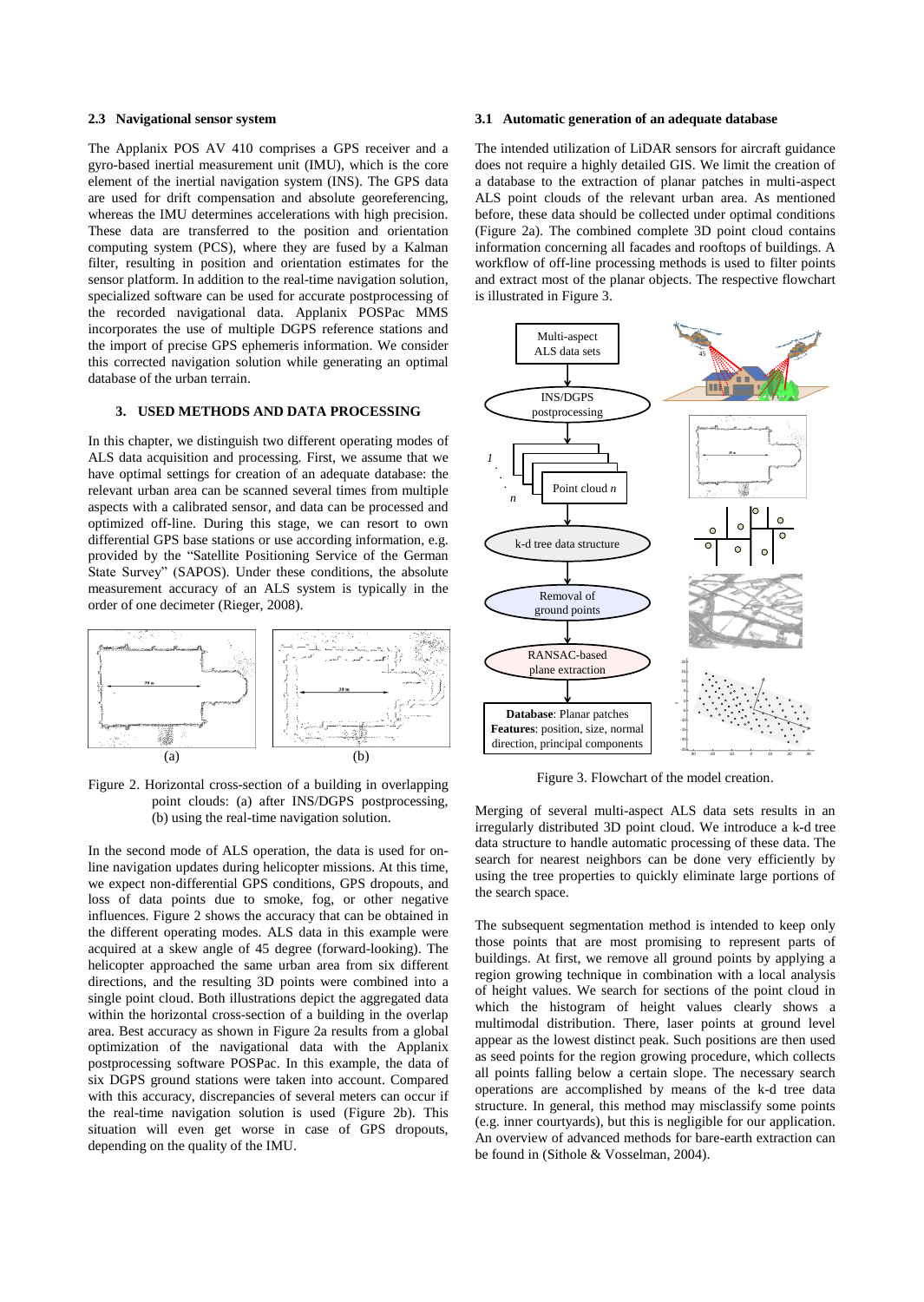The main step of the model creation is the extraction of planar features from the remaining 3D points. Remarkably, the applied segmentation method is almost identical to the algorithm used for detection of straight line segments in the 2D scan line data, except for the terms line/plane and the different data structure. Similarly, geometric features of the extracted shapes have to be computed in both the model and the on-line results. These topics are described in sections [3.2](#page-3-0) and [3.4,](#page-4-0) respectively. Figure 4 gives an impression of the derived model data. The underlying point cloud is composed of four partial scans of the terrain (different aspects).



Figure 4. Partial view of the database with ground level (blue), vegetation (green) and planar patches (red).

#### <span id="page-3-0"></span>**3.2 Scan line analysis of airborne LiDAR data**

During on-line processing, the analysis of geometric features is performed directly on the scan line data. Most parts of typical buildings will appear as local straight line segments in the 2D Cartesian representation, even if the airborne laser scanner is used in oblique configuration (Figure 1). The RANSAC technique is used to locally fit straight line segments to the scan line data. As mentioned in section [3.1,](#page-2-0) the algorithm described below can be modified to accomplish segmentation of planar surfaces in a 3D point cloud. This is simply done by replacing the scan line index with the k-d tree data structure, and by turning attention to 3D planes instead of 2D lines.

An overview of the proposed method is shown in Figure 5. Within each new scan line, the 2D points (with range and scan angle converted to Cartesian coordinates) are first evaluated by a local principal component analysis. This step lets us distinguish between regularly or irregularly distributed point clusters. Within each following iteration step, we randomly select scan line positions of regularly distributed data points and try to fit a straight line segment to the neighboring data. The RANSAC technique provides a robust estimation of the line segment's parameters. If the fitted straight line is of poor quality, the data associated with the current position is assessed as clutter. Otherwise, we try to optimize the line fitting by looking for all data points that support the previously obtained line, which is done in steps [\(10\),](#page-3-1) [\(11\),](#page-3-2) and [\(12\).](#page-3-3) These steps actually represent a "line growing" algorithm. The local fitting of a straight line segment is repeated with the supporting points to get a more accurate result. The end points of each line segment can be found as the perpendicular feet of the two outermost inliers. Figure 6 shows detected straight lines for an exemplary scan line, depicted with a suitable color-coding according to the normal direction.

- <span id="page-3-6"></span>(1) Perform a local principal component analysis for the 2D data points in the new scan line *A*. The respective smallest eigenvalue indicates the local straightness of the data.
- <span id="page-3-10"></span>(2) Choose an unprocessed position *i* among the available data in the array *A* where data points were found to be regularly distributed.
- (3) Check a sufficiently large interval around this position *i* for available data, resulting in a set *S* of 2D points.
- <span id="page-3-9"></span><span id="page-3-4"></span>(4) Set the counter *k* to zero.
	- (5) If *S* contains more than a specific number of points, go to [\(6\).](#page-3-4) Otherwise mark this position *i* as discarded and go to ste[p \(15\).](#page-3-5)
	- (6) Increase the counter *k* by one.
	- (7) Perform a RANSAC-based straight line fitting with the 2D points in the specified set *S*.
	- (8) If the number of inliers is low, mark the current position *i* as discarded and go to ste[p \(15\).](#page-3-5)
	- (9) Obtain the Hessian normal form *L*:  $(x-p) \cdot n_0 = 0$  and push the current position *i* on a stack (LIFO).

<span id="page-3-7"></span><span id="page-3-3"></span><span id="page-3-2"></span><span id="page-3-1"></span>

<span id="page-3-8"></span><span id="page-3-5"></span>Figure 5. Procedure for RANSAC-based shape extraction (example: detection of lines in a set of 2D points).



Figure 6. Detected straight line segments in a typical scan line.

# **3.3 Grouping of line segments**

The end points of each line segment are georeferenced to result in correct positioned straight 3D lines. In this section, we describe a procedure to connect coplanar line segments of consecutive scan lines. Let  $P_i$ ,  $P_j$ , and  $P_k$  be three of the four end points of two line segments in different scan lines. The distance of the fourth end point  $P_m$  to the plane defined by the three others is a measure of coplanarity. We define a distance  $d_p$ as the sum of all four possible combinations:

$$
d_p := \sum_{4} \frac{\left| \left( \boldsymbol{p}_i - \boldsymbol{p}_m \right)^T \left( \boldsymbol{p}_i - \boldsymbol{p}_j \right) \times \left( \boldsymbol{p}_i - \boldsymbol{p}_k \right) \right|}{\left\| \left( \boldsymbol{p}_i - \boldsymbol{p}_j \right) \times \left( \boldsymbol{p}_i - \boldsymbol{p}_k \right) \right\|}
$$
(3.1)

The algorithm to find corresponding line segments in a sequence of scan lines can be summarized as follows: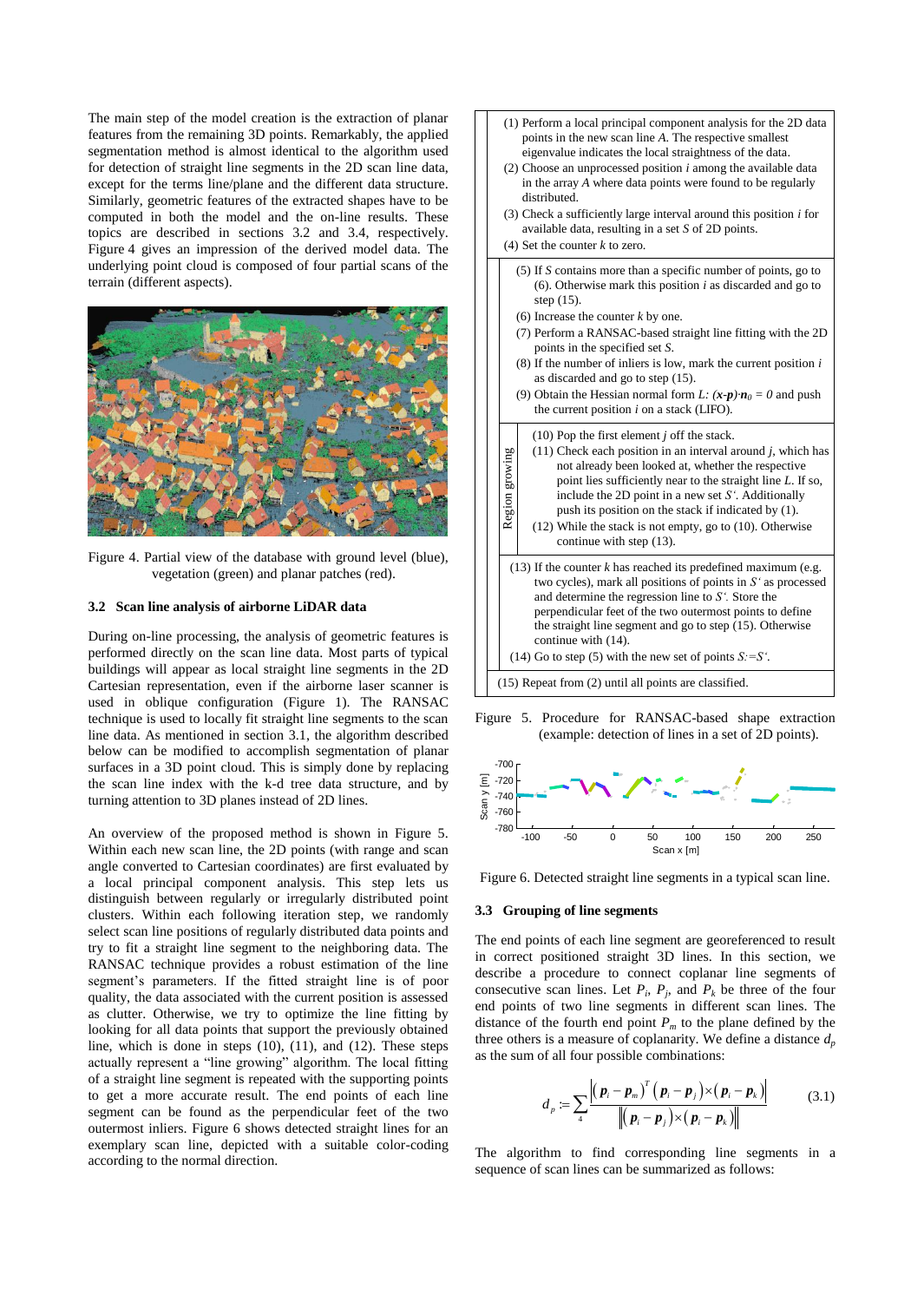- <span id="page-4-3"></span>(1) Select the next line segment *a* in the current scan line.
- (2) Set the label of *a* to a new and increasing labeling number.
- (3) Successively compare line segment *a* to each line segment *b* of several previous scan lines. If Euclidean distances, disparity of normal direction, and the measure of coplanarity  $d<sub>p</sub>$  are found to be smaller than predefined thresholds, go to ste[p \(4\).](#page-4-1) Otherwise go to step [\(5\).](#page-4-2)
- <span id="page-4-1"></span>(4) Set the label of *a* to that of *b*.
- <span id="page-4-2"></span>(5) Continue with [\(1\)](#page-4-3) until all line segments *a* are processed.

The above steps summarize the main ideas of our method. In fact, we apply an extended two-pass approach to improve detection of connected components. More details on this topic can be found in (Hebel & Stilla, 2008). Figure 7 illustrates the procedure. First, each line segment is initialized with a unique label. Coplanar line segments that are found to lie near to each other are linked together by labeling them with a common labeling number. This process is repeated until all new line segments are labeled. Surfaces are represented by the emerging clusters of line segments with the same label (Figure 8).



Figure 7. Illustration of scan line grouping.



Figure 8. Result of scan line grouping for ALS data (5 seconds).

### <span id="page-4-0"></span>**3.4 Feature extraction**

Each cluster of connected straight line segments can be characterized by a set of features which are described in this section. For a given cluster of connected line segments, let *C* denote the set of associated 3D data points. The centroid of *C* can be computed as the sum of all points divided by their number, and *C* can be translated towards the origin:

$$
\bar{c} = \frac{1}{n} \sum_{i=1}^{n} c_i, \qquad C_0 := C - \bar{c}
$$
 (3.2)

The eigenvectors of the covariance matrix  $C_0^t C_0$  are the principal components of *C*. The normal direction  $n_0$  is given as the normalized eigenvector that corresponds to the smallest

eigenvalue. The value of the smallest eigenvalue *λ<sup>0</sup>* of the covariance matrix, divided by the number of points, is influenced by the curvature and the scatter of *C*. If it is near zero, this indicates a planar surface. The features used to identify matching surfaces in the model data and the results of scan line analysis are: centroid, normal direction, and the normalized eigenvalues of the covariance matrix. These features can even be used to classify and remove irregularly shaped surfaces, e.g. the ground level in Figure 8.

### **3.5 Registration of ALS and model data**

Even without considering terrain-based navigation, we assume that the sensor position is known approximately e.g. up to 50 meter. In case of GPS dropouts, the IMU drift will not distort the positioning exactness dramatically. The relative accuracy provided by the INS measurements still ensures consistent ALS measurements over limited periods of time, depending on the quality of the INS system. In some situations, the absolute navigational accuracy needs to be improved. Examples are lowaltitude flights of helicopters at night or preparation of landing approaches during rescue missions at urban areas.

If the helicopter is equipped with a LiDAR sensor, ALS data can be collected for several seconds in order to scan the urban area in front of the helicopter (Figure 8). Surfaces that are instantaneously detected in these data can be compared and matched to the existing database of the terrain (Figure 4). The features that are used to establish links have been described in section [3.4.](#page-4-0) First, the displacement of the centroids has to fall below a maximum distance. Second, the angle between the normal directions should be small (e.g.  $\langle 10^\circ \rangle$ ). Third, the normalized eigenvalues of the covariance matrix  $C_0^t C_0$  should be similar. Nevertheless, wrong assignments may occur especially when considering a large search radius. In order to be robust against these perturbations, the procedure described in this section is complemented by a RANSAC scheme. Figure 9 illustrates an exemplary pair of associated surfaces. The offset in position and orientation indicates the inaccuracy of the navigational data.



Figure 9. A pair of corresponding planes in model *M* and currently acquired ALS data *D*.

In this section, we determine a rigid transformation  $(R,t)$  to correct these discrepancies. Let  $E_M$  denote the planar surface of the model *M* that is associated with the plane  $E<sub>D</sub>$  in the currently collected ALS data *D*. The respective Hessian normal form of these planes is given by the centroids and the normal directions  $n_{\text{M}}$ ,  $n_{\text{D}}$  (Figure 9). Since both planes should be identical after registration, the centroid of  $E<sub>D</sub>$  should have zero distance to  $E<sub>M</sub>$ . Moreover, the two normal vectors should be equivalent if they are normalized to the same half space. In addition to these conditions, we can assume that errors of orientation will not exceed the range of  $\pm 5^{\circ}$ . That enables us to linearize the equations: